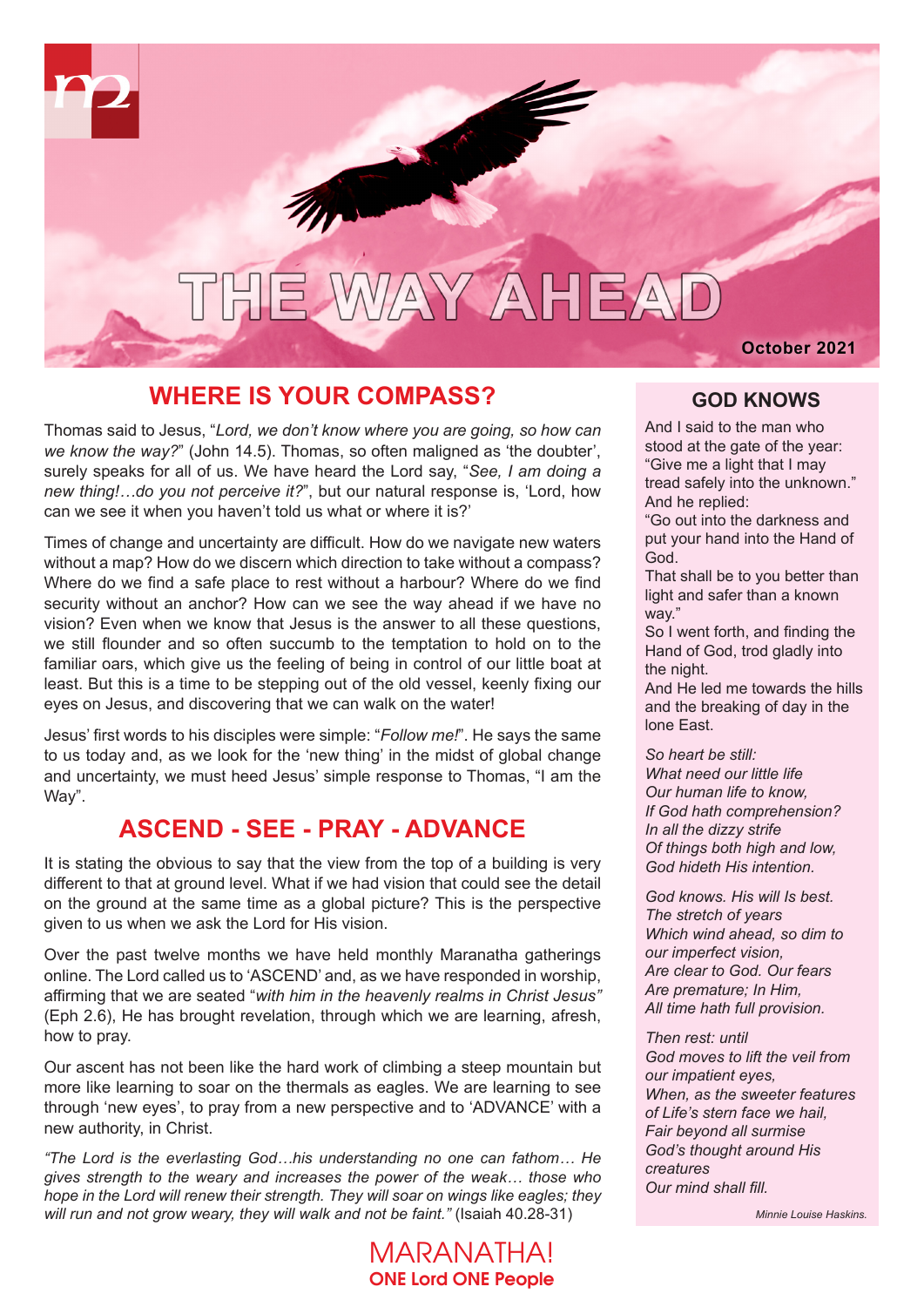## **TRANSITION - a Journey of Waiting**

We first sensed the Lord saying that He was doing a 'new thing' at the beginning of 2013. A small group had met to consider the planning of some Maranatha gatherings in Ireland for that year. As we prayed, there was a clear sense that the Lord was saying we should plan nothing. Although we didn't know it then, that was the beginning of a time of transition for the Community.

During the subsequent months there was more confirmation that the Lord was about to do a 'new thing' and the anticipation grew over one, then two years. At the end of 2015 our beloved brother Dennis departed from us, completing his term of inspirational, visionary leadership for the Community. The transition to the new leadership team was smooth as the Lord had already put everyone in place.

Just over a year later, as we prepared for our Annual Gathering at Quinta Hall, there was a deep conviction that this would be the time when the Lord would reveal the 'new thing' He had been preparing us for. It happened; but not as we expected! We were stunned to hear God say to us "lay it all down". After offering the Community back to Him, there and then, we took a year to listen, pray and share, as widely as possible, in order to discern together how this was to happen.

At the beginning of 2018 Maranatha members gathered once again, this time to complete what the Lord had called us to do the previous year. Our guiding verse of scripture was John 12.24: "*Very truly I tell you, unless a kernel of wheat falls to the ground and dies, it remains only a single seed. But if it dies, it produces many seeds*.". It was very important that we were of one heart and mind as we placed this precious Community as a single seed into the ground. We shared tears in grieving. And then a new time of waiting began….

Because the Lord had repeatedly promised something new, we believed that this was not the end of the Maranatha Community. However, we were also sure that He had called us not to simply have a break or just give up some activities, we were called to lay down the life of the Community - to die. We endeavoured to be faithful to this in a number of practical ways: all centrally arranged gatherings ceased; our database of members was archived along with office files; we ceased all campaigning initiatives. What we encouraged to continue was the prayer cell network and local Maranatha groups, along with the strengthening of personal relationships. Just as the seed buried in the ground contains within it the potential for new life, we were eagerly waiting expectantly for resurrection.

Waiting is always difficult, but waiting for something unknown is particularly challenging! When Jesus appeared in resurrected form His closest friends didn't recognise Him - He looked different! Some years previously we had been given the word "same clay, different form". How should we prepare for this new way of being? We endeavoured to stay close to the Lord, as soft clay, listening to His Spirit, responding to His promptings, resisting the temptation to take any initiative, remaining open, trusting Him.

When the Lord wanted to shape His people for the Promised Land He led them into the wilderness the unformed place - so they could be shaped for what lay ahead. Some wanted to go back to Egypt and more certain things, but they needed to be formed differently for a new time and place.

At the beginning of 2020, the three tasked with leadership of the Community all felt that it was time to gather again, without agenda, simply to listen to the Lord together. It seemed good to set the date for the first day of spring. However, the long-awaited reunion was hijacked by a different kind of 'new thing': Covid-19. A rapid reconsideration resulted in the first ever international Maranatha Gathering on YouTube! We reaffirmed our oneness in Christ, joined by the bond of God's Spirit, in all the far flung places where we were at that moment. A new way of gathering was 'born'.

Almost two years later we sense that the time of waiting is coming to an end. The 'new thing' is here. We may ask, "but what is it?". The Lord asks us, "do you not perceive it?". In our online gatherings we have been listening to the Spirit together. We believe the 'new thing' is a new way of seeing, a new perspective; new vision for this new time. We are taking small steps forward, not presuming to know the way, but trusting our Shepherd to lead us, attentive to his voice. The future remains unknown, but the waiting on this part of our journey appears to be over!

Let's pray that our time of waiting over the last few years will help us to prepare well for the Lord's return. Jesus says, "*when the Son of Man comes, will he find faith on the earth?*" (Luke 18.8).

## We pray Maranatha! Come Lord Jesus!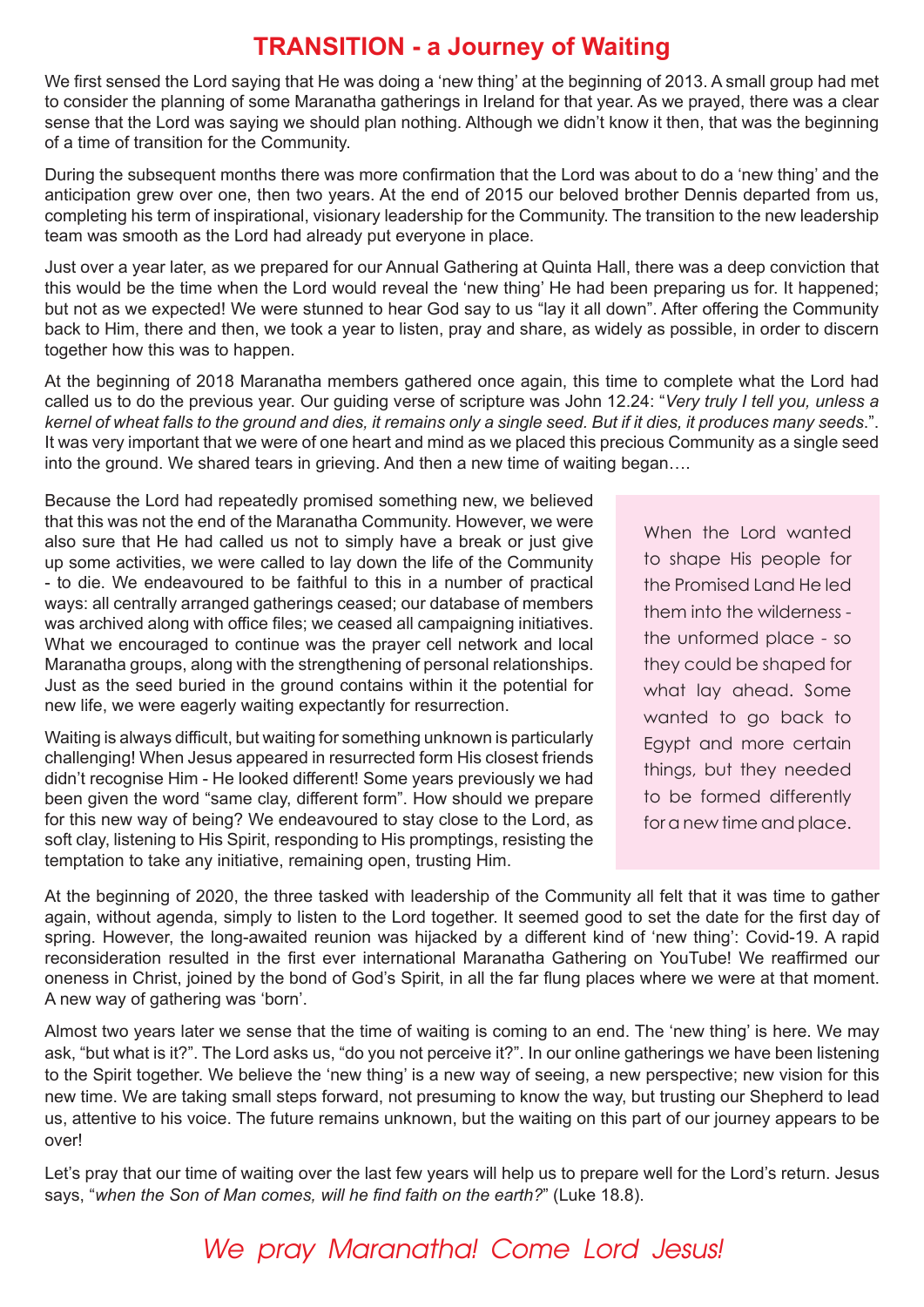# **A RENEWED CALL TO UNITY, RENEWAL, HEALING**

#### **ONENESS**

From the beginning, our call has been to 'BE ONE' and to pray and work for the oneness of the Body of Christ. As we have shared in the prayer of Jesus for the oneness of His Bride (John 17), we have been graced with a deep love for one another and for all God's people.

It is only in love that we can truly be one. Our oneness does not come through our agreement with each other but, rather, by our agreement with the Truth - there is one body, one Spirit, one hope, one Lord, one faith, one baptism, one God and Father of all, who is over all and through all and in all. (Eph 4.4-6).

God is love (1John 4.16). Jesus prays that we, His followers, would be one in the very same way that He and the Father are one - in love. It is surely for this reason that Jesus commanded His first disciples to "*Love one another. As I have loved you, so you must love one another*." (John 13.34). It is only in this way, as Christians of all traditions, nationalities and cultures live in love for God and one another, that God will be revealed to the world. John puts it this way: "*In this world we are like Jesus*" (1John 4.17).

**We believe the Lord is calling us to embrace a deeper oneness with Him and each other, in this new time, as we renew our commitment to pray and work for oneness in the Body of Christ.** 

#### **NEWNESS**

In this journey of transition from the old to the new, we - the people of God - are called to lead the way. If we are to be effective catalysts for transformation in the world, we must not only be renewed ourselves daily by the Holy Spirit, but we urgently need to have the eyes of our hearts opened to the new thing the Lord is doing. The Lord is revealing a new perspective. As our vision is renewed, so we are able to impart new vision to others, especially within the Body of Christ.

A new way of seeing must be accompanied by a new way of thinking. The Lord makes it clear that if we want to know His will, we need to be transformed by the renewing of our minds (Rom 12.1- 2). This is not a one-off occurrence, but a continuous process. Neither is it an individual's transformation alone, it is the corporate renewal of the way we think so that, through the teaching and discernment of the Holy Spirit, we can have the Mind of Christ (1Cor 2.12-16).

To fully embrace the 'new thing' we have to let go of the old. The old is not bad, but it will become a hindrance as we step into the new.

**We believe the Lord is calling us to a radical openness to Him and a new freedom in His Spirit, so that we will be transformed and be catalysts for transformation in the world.**

#### WHOL FNESS

Despite ever faster advances in technology and communications we are seeing the signs of an increasingly fractured world, filled with immense human suffering.

In the UK and Ireland we see the impact of broken relationships at every level of our society: escalating mental ill-health, especially in the young; huge numbers of children suffering the pain and insecurity of parental break-up; a widening chasm between the older and younger generations; inter-racial tension and mistrust with the uncovering of the wounds of historical injustices; an increasing disparity in the prosperity and even life expectancy of the rich and the poor. The list goes on.

There is only one source of true healing - the love and mercy of God, offered to us through Jesus Christ. He calls us, His people, to be ministers of His reconciling, healing love. This ministry starts in our own lives by putting right all wrong relationships - forgiving those who have wronged us and seeking forgiveness from those we have wronged. We can then reach out and pray for those who are struggling, offering the hope and healing of Jesus.

**We believe the Lord is calling us to a new measure of faith and confidence in the healing power of Christ, to be released through each one of us, as members of His wounded Body in the world.**

#### **KEYS TO THE KINGDOM**

The possession of keys gives us the authority to lock and unlock doors. Jesus puts it this way: "*whatever you bind on earth will be bound in heaven, and whatever you loose on earth will be loosed in heaven.*" (Matt 16.19). The use of the keys to the Kingdom, with the authority of Jesus, requires that we are first fully submitted to Him. Jesus goes on to put this authority in the context of righteousness and the need for unity in agreement (Matt 18.15-20). The Lord has shown us the way of submission to one another out of reverence for Him. We are learning how to use the keys to His Kingdom.

"Prayer does not equip us for greater works prayer is the greater work."

Oswald Chambers